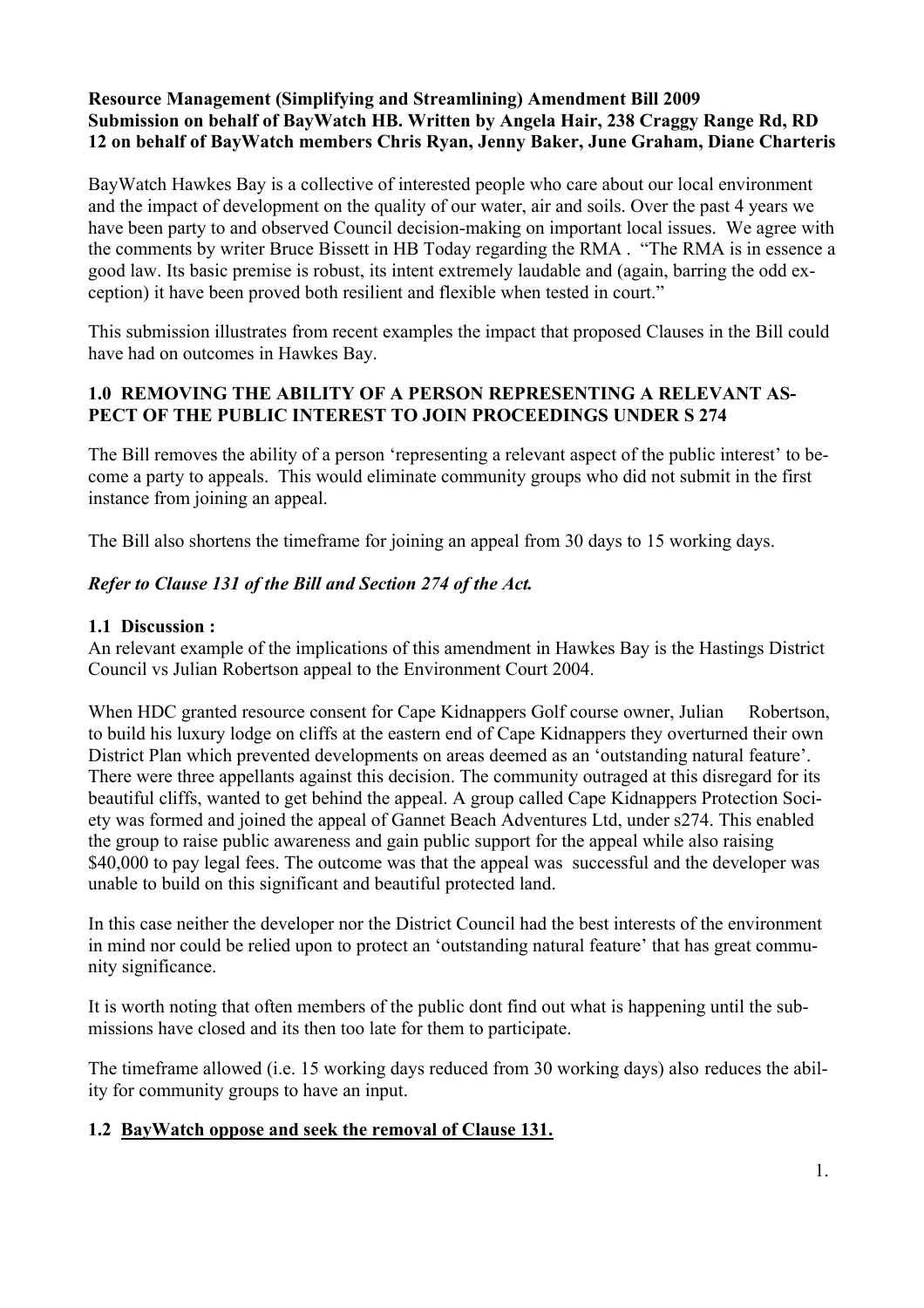## 2.0 SECURITY FOR COSTS

The Bill removes a prohibition on security of costs so that the Court can impose security of costs on parties to an appeal. This means that if the Court sees fit, it may require a party to an appeal to pay a certain amount of money first, as security for any future award of costs against that party.

The Bill increases filing fees from \$50 to \$500.

## *Refer to Clause 133 of the Bill and Section 284A of the Act.*

### 2.1 Discussion:

In the case described above (HDC vs Julian Robertson) a security of costs provision imposed upon the Cape Kidnappers Protection Society and Gannet Adventures Ltd may have impeded the ability of the groups involved to raise an appeal.

The increased filing fees will have little or no impact on wealthy interests but may further diminish the likelihood of community groups having a say. It is a basic democratic right for people to have a say and be appropriately heard. These punitive costs make this less likely.

The story of David and Goliath is a salient reminder of the hurdles that community groups already need to overcome to be heard. The proposed amendments makes Goliath even more montrous!

#### 2.2. BayWatch oppose and seek removal of Clause 133 which repeals section 284A of the Act

## 3.0 REVERSING THE PRESUMPTION ON NOTIFICATION

The Bill reverses the presumption on notification so that instead of there being a presumption in favour of notification, there is now a presumption in favour of non notification.

#### *Refer to Clauses 93, 93A, 94, 94AA, 94AAB, 94AAC, 94AAD, 94AAE, 94A and 95 of the Bill and Sections 93 and 94 of the Act.*

## 3.1 Discussion:

There is already insufficient notification occurring regarding resource consents resulting in interested parties being unable to have a say about the impact of particular developments in their area. The clauses in the Bill further reduce the ability for affected parties to be heard.

An example of the impact of this non-notification can be seen in the small community of Whakatu, Hastings. When a local wool scouring plant extended its activities a resource consent was granted without the community having a say on possible impacts. Local residents have expressed extreme frustration and anger at their inability to do anything about the smell of wet wool and dags that permeates their properties when the wind is blowing their way. They feel neither the owner of the industrial plant nor the Council have any regard for how it affects them either physically or mentally. The wool fibres affects their physical health with sore throats and skin itching.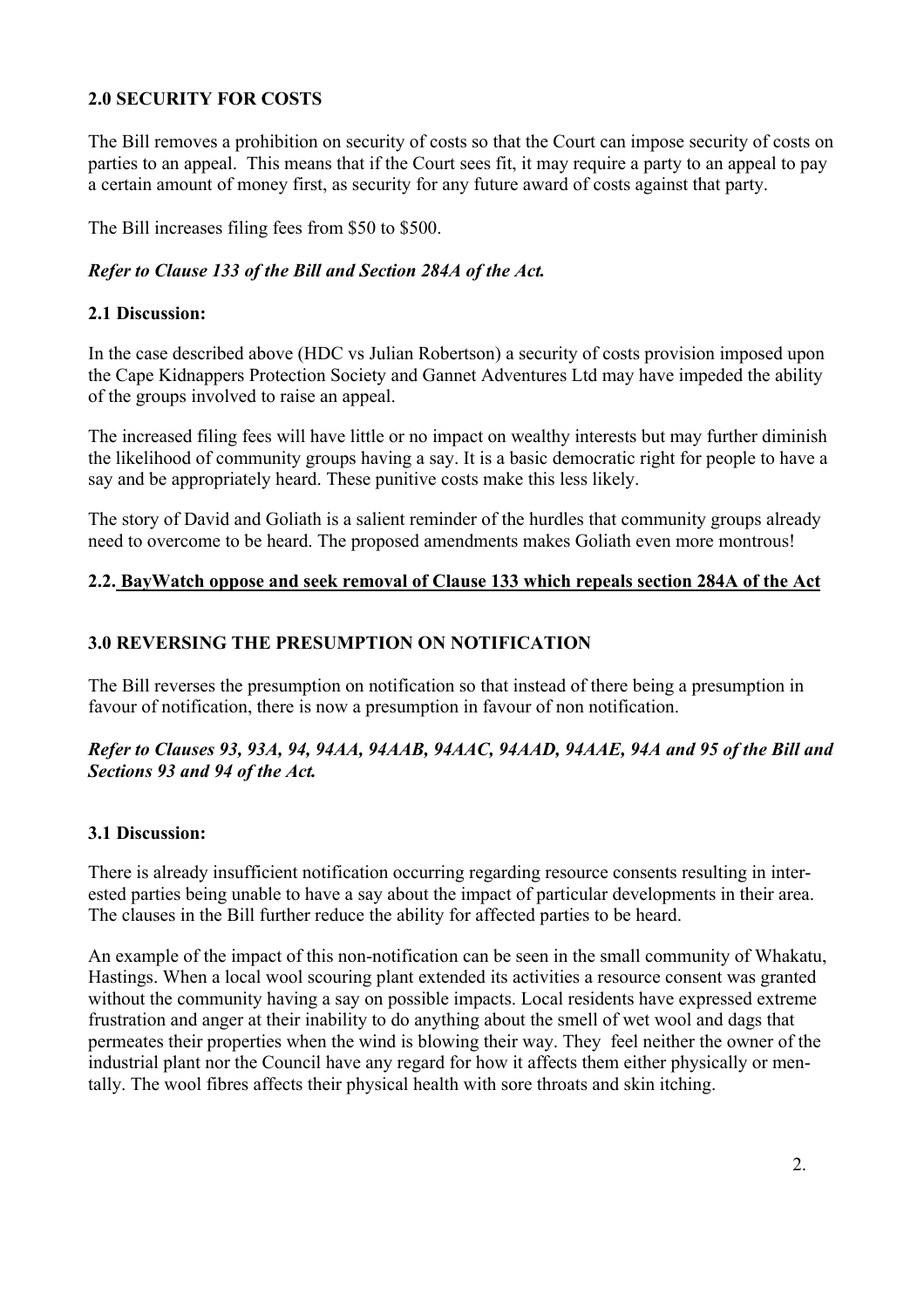3.2 BayWatch seek review of Clauses 93, 93A, 94, 94AA, 94AAB, 94AAC, 94AAD, 94AAE, 94A and 95 of the Bill to strengthen the need for notification rather than diminish it, especially when the mental well-being and physical health of the local community is threatened by a proposed development.

## 4.0 REMOVING THE ABILITY TO LODGE FURTHER SUBMISSION IN THE PLAN-NING PROCESS

The Bill removes the further submissions stage in the planning process. This stage enables comment on submissions that have been lodged on a plan or policy. Without further submissions, there is no opportunity to respond to anything new that has been sought by other submitters, which may significantly change or even reverse the provisions in the plan. Instead of further submissions, the Bill allows local authorities to seek the views of anyone that it considers might be adversely affected by matters raised in a submission. While those views must be taken into account in the decision, there is no right to appear at the hearing or lodge an appeal on that part of the policy statement or plan. This means that under the Bill a submitter could request that rules be removed or altered to allow for more intensive development (for example a reduction in minimum lot sizes in the rural zone) and there would be no opportunity to oppose that relief or participate in the process (except, to a limited extent, at the discretion of the local authority). This change will result in weaker plans and more litigation in the High Court, as people resort to judicially reviewing the decision of the local authority.

## *Refer Clause 148*

### 4.1 Discussion:

When local developer Andy Lowe proposed to develop housing at Ocean Beach the Hawkes Bay community responded with a megaphone shouting "NO!". HDC Plan Change proposed 268 houses then settled on 386. Meantime Andy Lowe submitted his own Plan Change with initially 540 houses proposed then later settled on 1000 houses. With each collective gasp of horror as the numbers rose the community fought back through submissions and submissions on submissions.

In our experience plans continue to develop through the submission and hearings processes and it is only when the appeal to the Environment Court is finally lodged that the full story emerges.

#### 4.2 BayWatch oppose and seek the removal of Clause 148

## 5.0 SUPPORT OF ECO SUBMISSION "KEY OBJECTIONABLE ELEMENTS"

BayWatch HB supports the submission from Environment and Conservations of NZ Inc (ECO) with regard the following points :

2. The removal of the decision role of the Minister of Conservation in restricted coastal activities. The Minister of Conservation acts on behalf of the Crown as the "owner" in the coastal marine area. Currently the Minister is the final decision-maker for large projects or complex applications that are restricted coastal activities. Removal of this power will also prejudice any future iwi or hapu rights to protect the seabed and foreshore in coastal areas. The Bill removes this power and passes it to the regional council. To improve the current process applicants should be asked to seek consent from the Minister of Conservation prior to having that matter resolved through the RMA processes. Clause 20 should be deleted.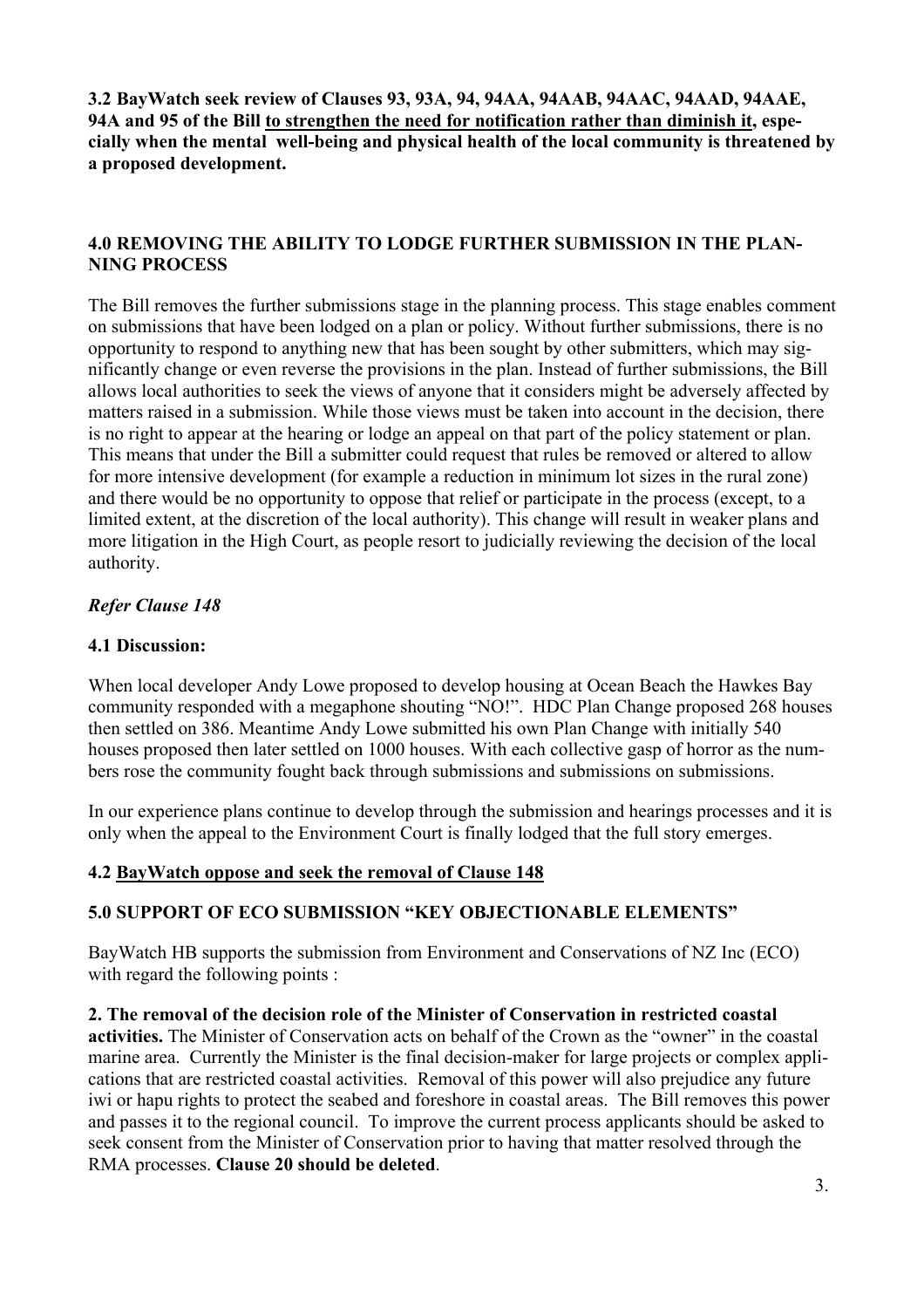## 3. Limitation of appeals on policy statements and plans and the removal of cross-submissions.

This severely undermines public participation and the development of robust policies and plans. This is an important avenue for people to work through policy statements and plans. Even councils are known to appeal their own decisions or support other appeals as a means of fixing mistakes in their decisions. The proposed amendments are short-sighted as most plan and policy appeals are resolved through mediation without going to a full hearing – this is a cost effective outcome. Full appeals have assisted resolving controversial issues, eg minimum river flows or subdivision controls. Amendment clauses 132 and 136 should be deleted.

#### 6. Removing the non-complying category of resource consents*.*

This will lead to greater uncertainty for the environment as more activities get put in the lower "default" discretionary category. The non-complying category of resource consent fits between discretionary and prohibited in a hierarchy from permitted to prohibited. The purpose of the sequence of types was designed to provide potential applicants for consents with a set of signals that would indicate the likely acceptability of their proposals, and so save investment in projects that would be unlikely to get approval. The proposed removal of the non-complying category will reduce this signalling and will likely lead to less ability for councils to reject proposals and reduce the environmental constraints on an activity as councils rarely put activities in the prohibited category. It will also just add to the workload of council and the community with lots of cost and doubtful benefits of sorting out this change and amending plans. Amendment clauses 147 and 152 and the first schedule of the Bill should be deleted.

7. Delaying the legal effect of proposed plan changes until a final decision is made thus placing the environment at risk. This change could make changes to vegetation control or coastal control rules in plans irrelevant as developers move quickly to get consents under the old rules and thus defeat the purpose of the change. It will induce other such pre-emptive behaviour. Amendment clauses 59 should be deleted.

9. The requirement that only effects beyond the immediate environment have to be considered when councils decide whether to notify resource consent applications*.* The test is for the notification requirements in proposed section 94AA (Clause 68 of the Bill) to not consider effects within the immediate environment of the activity. In paragraph a) notification is only compulsory if there are effects "beyond the immediate environment" of the activity. Not only is this vague, it also puts at risk any biodiversity or historic values on the site itself. Thus if a subdivision or mine, say, were only to destroy rare species in the immediate environment of the subdivision or mine, the council, by this test, would not be required to publicly notify the resource consent. Similarly, loud noise in the "immediate environment" would not be a basis for notification. Clause 68 should be amended so that in proposed section 94AA(a) the words "beyond the immediate environment" are deleted.

## 10. Removal of any generic urban tree protection rules*.*

This provision does not just affect single urban trees on private or public land but also rules to protect trees on private land in gullies, riparian areas, and coastal areas in the urban environment. The urban environment is not defined and could be widely interpreted. If this clause was retained, councils would be buried in individual applications to protect each tree. Amendment clauses 52 and 151 should be deleted.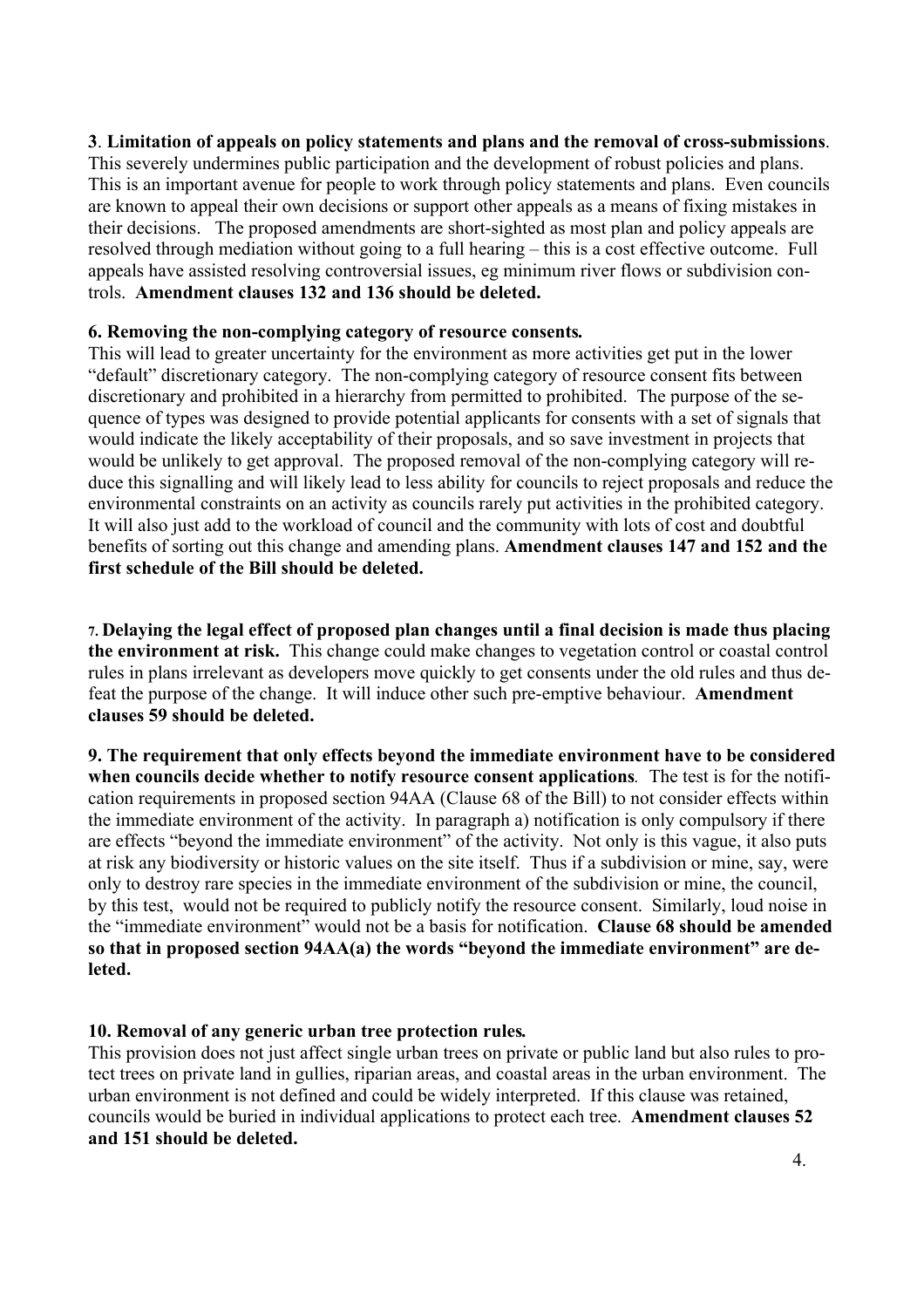### 11. Removing the requirement to review district plans every 10 years*.* The argument put forward for this is that developing plans has taken a long time. In our view this is true but a spurious argument, since future plan reviews have existing plans to build on and will not be nearly as laborious as developing the first rounds. With changing conditions and pressures, and the increasing number of private plan change applications, plans need regular reviews and it is important for Councils to review their plan every 10 years especially as second or third generation plan are developed. Amendment clauses 54 should be deleted.

## 12.Allowing the applicant to veto Councils seeking further information*.*

An essential part of the RMA resource consent process is obtaining sufficient information to make good decisions, rather than making a fast decision which is a bad decision. While there is a requirement for an environmental assessment to be prepared, there is now to be no audit of that report which was previously required. The current provisions in the Act (section 92A(3)) allows councils to reject a proposal if *"it has insufficient information to enable it to determine an application*". This provision is proposed to be deleted. This is another example of tilting decision making in favour of applicants and of increasing risk to the environment and community. Amendment clause 66 should be deleted.

## 13. Applicant is the "process maker".

If you have a project which you consider is a proposal of national significance (echoes of the repugnant National Development Act here) and want a fast process and can pay, then you can ask the Environmental Protection Agency to recommend to the Minister to take the project direct to a Board of Inquiry. This skips the council process and the Environment Court. For a smaller project you can ask the Council to agree to go direct to the Environment Court (new sections 87C and 87D) or you can get the Environment Court to over-rule the Council's opposition (new section 87E). The Bill encourages cheque book planning. This is not in the interests of the community or the environment. *Delete amendment clause 93.*

## 14. Making National Environmental Standards (NES) the maximum standard rather than a national minimum

There are a range of changes which position the NESs as maximum standards rather than minimum standard that allow councils to set more stringent standards based on their individual circumstances. The Bill will make no improvement to the process by which these standards are made. This is weak compared to the development of National Policy Statements or rules under a plan in the First Schedule. Amendment clauses 39 and 40 (new section 44A) should be changed so that NESs are minimum standards.

# 6.0 SUPPORT OF ECO SUBMISSION "GOOD THINGS"

BayWatch HB support the submission from Environment and Conservations of NZ Inc in particular the inclusion of the following clauses :

1. Increase in the penalties to \$300,000 for individuals and \$600,000 for corporate bodies – but the increase still leaves fines at low levels when compared to the maximum penalties under the Commerce Act. Those are \$5 million for bodies corporate and \$500,000 for natural persons. (Support Clause 141 but call for stronger penalties).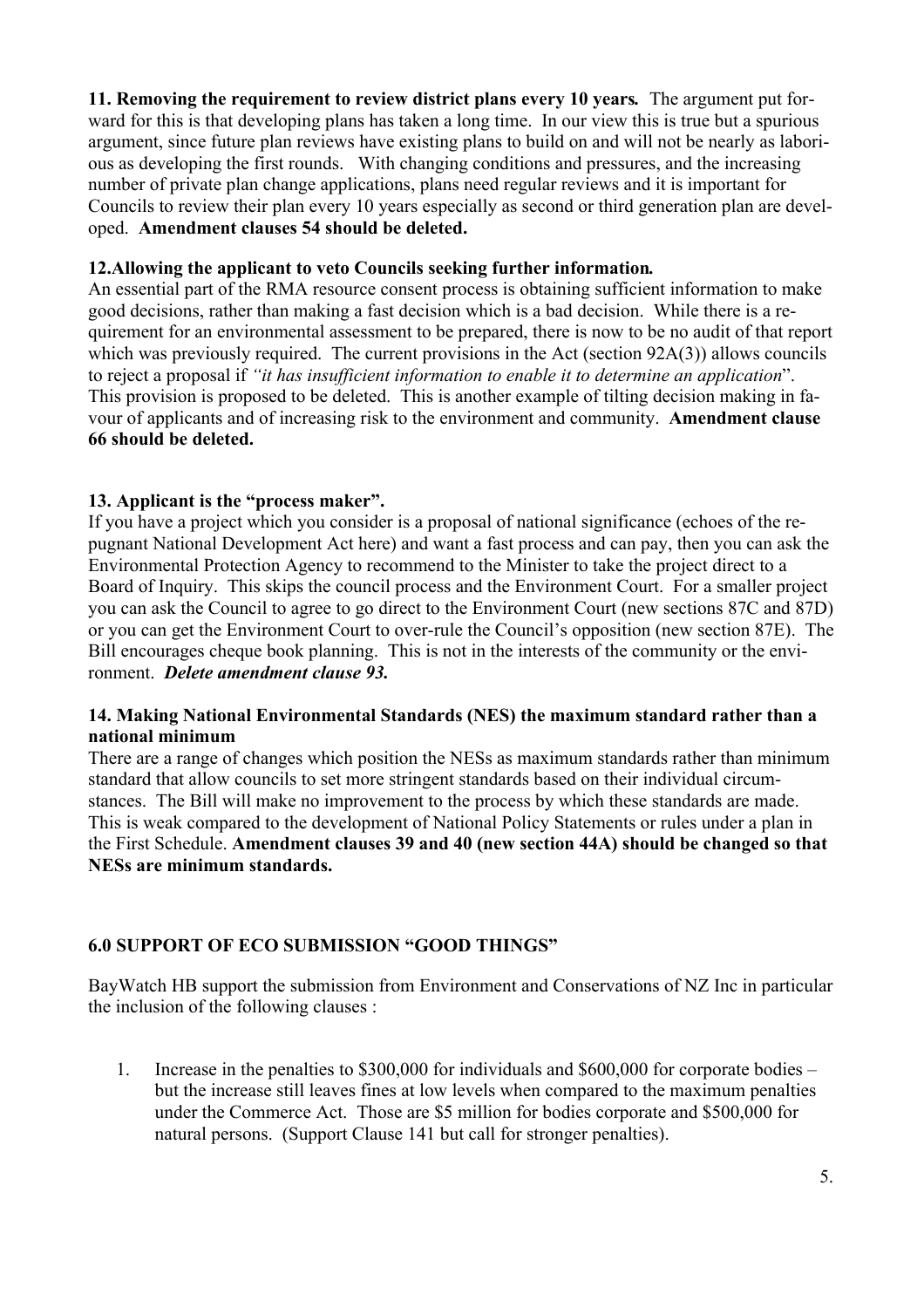- 2. Providing power of the Environment Court to require a review of an offender's resource consent by a council. (Support Clause 141).
- 3. Allowing enforcement action to be taken against the Crown. This action is limited to only local councils and cannot be taken by other parties. That limitation should be removed (Support Clause 5).
- 4. Removing a Requiring Authority that is an applicant from the role of the final decision-maker. This is a major step forward and will stop roading, transmission and other companies from being both the applicant and the decision-maker. (Support Clauses 110-112).

# 7.0 SUPPORT OF ECO SUBMISSION "OTHER MATTERS"

## Other matters:

- 1. The Bill includes reference to the Environmental Protection Agency but it is really only a name and in the first instance will be the head of the Ministry for the Environment, a position subject to direction of the Minister. The EPA should have no political direction in making decisions on whether a project is of national significance and in then establishing a Board of Inquiry to hear the application. These provisions should have been left to the phase II process to allow wider considerations of the role of the EPA. Clause 35 and associated provisions should be tabled by the Committee for further consideration and not for passage in this Bill.
- 2 There are a number of changes in the Bill which down-weigh the role of the Environment Court as a specialist body. Instead of a standing Court, hearing and assessing environmental issues from scratch hear by a judge and two expert commissioners, it will often be replaced by an *ad hoc* Board of Inquiry. This will generate a confusing two-track jurisprudence – one in the Environment Court and one in the Board of Inquiry process. It is unclear how conflicts will be resolved. This will leave a more tangled legal process and unclear precedence for the future.
- 3 The direct referral of matters to the Environment Court (clause 59 new sections 87C to 87E) or to a Board of Inquiry (clauses 91 and 93 new sections 140 to 150AA), designed to save time, will create clogging in the Environment Court as the problem solving and resolving role of Council hearings will be lost. These provisions should be deleted.
- 4 The bulk of "appeals" to the Environment Court at present are really only designed as credible threats as a precondition to successful court-ordered mediation. Most such appeals never in fact reach the Environment Court at all. The mediation process is only available via the appeals process and it is in mediation that most appeals are resolved. The direct referral of cases to the Environment Court or Board of Inquiry will not only clog those bodies and "burn off" community participation, they will also deprive the parties of mediated outcomes which often deliver much lower cost and better crafted outcomes than court hearings. The role of the Environment Court as a successful mediator will be blocked by direct referral and also by limitations on appeals on plans and policies.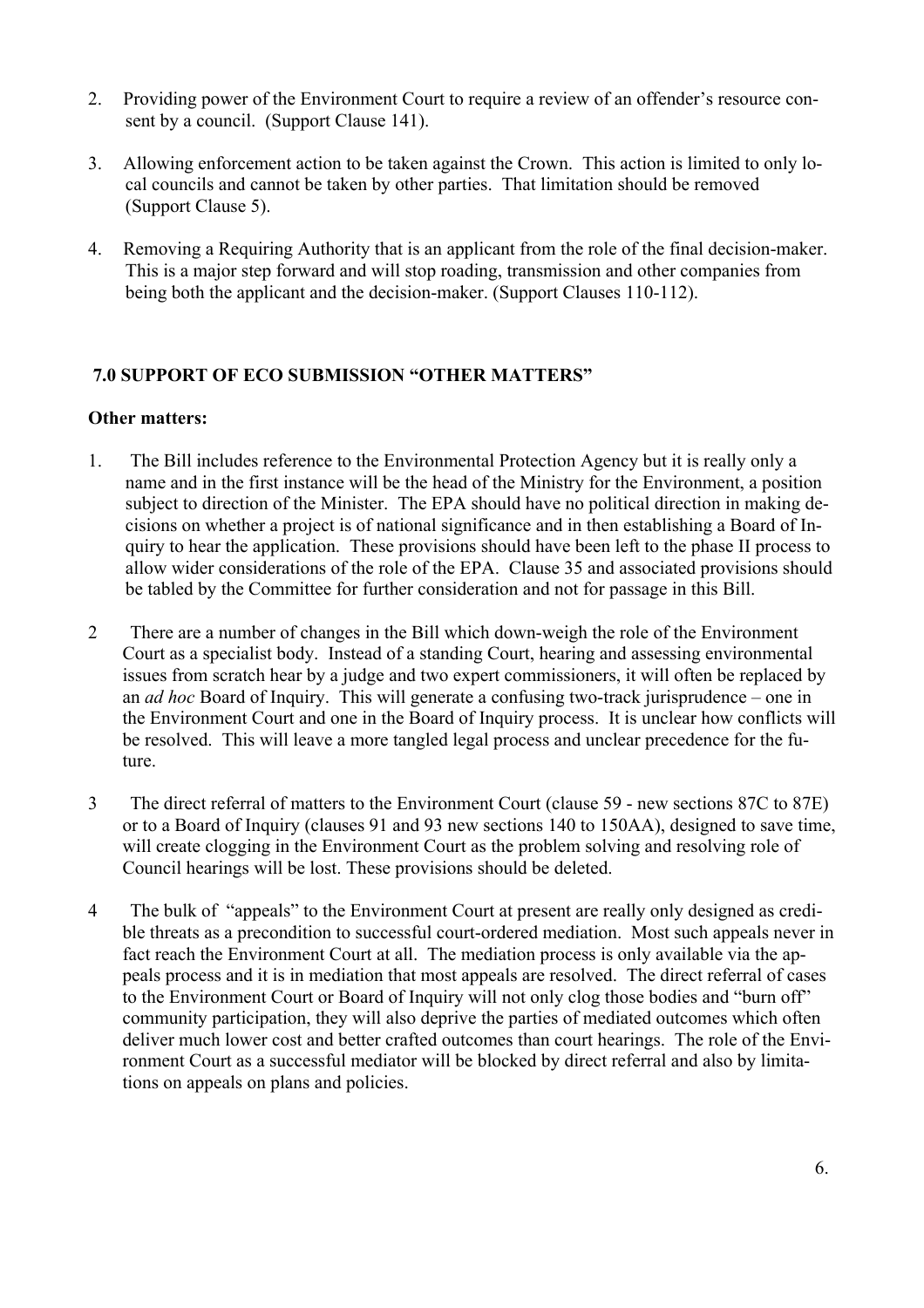## More detailed comments:

## A. Time taken is overstated

The Minister for the Environment, Nick Smith, has made a great claim about delays for large projects under the RMA but it he right.

All the projects that the Minister mentions were controversial and all controversial projects are likely to take more time than run of the mill projects.

Among the projects the Minister has highlighted was the Wellington inner-city bypass. The Minister claimed the RMA process took 15 years but the information on the Transit NZ website tells a different story. A designation under the Resource Management Act was applied for in April 1996. The Resource Consent process, including appeals, was completed by May 1999. The RMA process (including appeals to the Environment Court) took 3 years and not the 15 years claimed by the Minister.

Claims are made that the Young-Cooper study for the Ministry for the Environment shows that roading projects take on average 5 years. This is a product of sloppy research. Young-Cooper makes that claim but the body of her research paper does not support that statistic which apparently came from a developer with no evidence cited to back it. The average time taken for roading projects undertaken in 2003 (see Young- Cooper 2003, table 1) showed that all the projects took less than 3 years to pass through the RMA resource consent processes:

- · ALPURT B2 (Albany to Puhoi Realignment): 20 months (including appeal)
- · Auckland Grafton Gully 3 months
- · Project PJK Northern Arterial Tauranga 11 months (including appeal)
- Wellington Inner City Bypass 15 months plus appeal

It is clear that the Minister has been badly advised on delays which are more urban myth than fact.

## B. Crown gives up on coastal management

Coastal management is different from land management. The Minister of Conservation acts on behalf of the Crown interest in the coastal marine area as the defacto landowner.

Unlike land management there is no requirement land owner consent to mineral activity under the Crown Minerals Act, that consent is incorporated in to the resource consent under the RMA.

The Minister makes the final decision on a limited number of major activities which meet the test of restricted coastal activities under the New Zealand Coastal Policy Statement. This provision has enabled the Minister to reduce the term of untreated sewage discharges into the sea.

The Government's proposal is to remove the Minister's approval requirement and to pass that to the Regional Council without adding any other landowner consent provision (eg to the Crown Minerals Act) for coastal matters. This is anti-conservation but also will prejudice any future iwi rights to refuse consent in the coastal area. Regional Councils also do not have the Crown's obligation to sort out Treaty of Waitangi claims which are important issue to consider in the coastal marine area.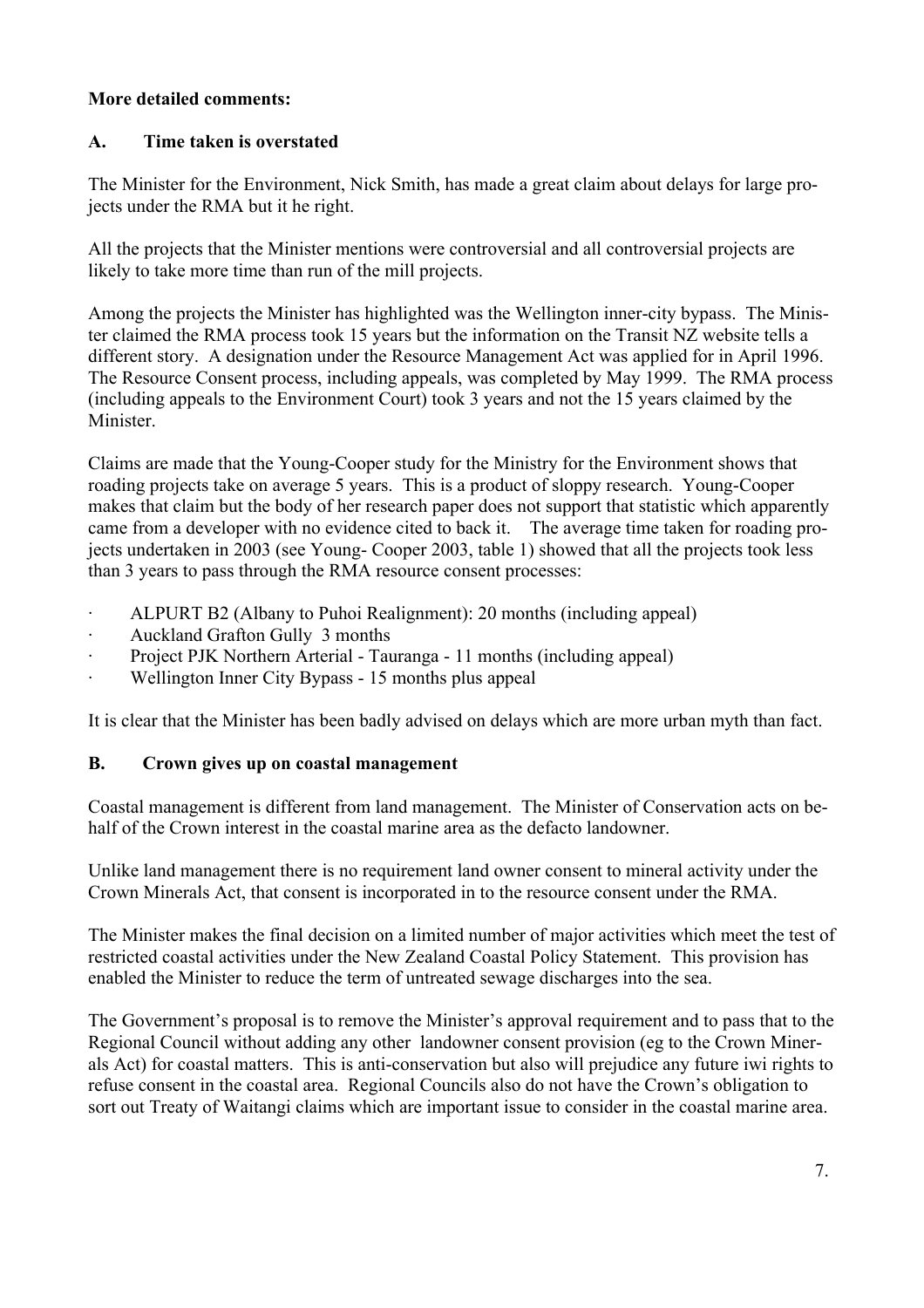The Government should not proceed with this provision while there is a review of the Foreshore and Seabed Act.

# C. Urban Trees protection to get the axe

The ability of councils to protect urban trees and habitats in urban areas is proposed to be severely curtailed by the provisions of the Bill.

The Government has followed through on the Technical Advisory Group recommendations to stop councils making generic rules on trees.

These general tree provisions protect not only individual trees but also safeguards groups of trees (ie forests, bush or shrublands) in an urban environment. This could include trees protecting riparian areas, coastal areas and other remnant vegetation of what is left of an ecological area. This proposal then undermines Part II of the Act to protect significant indigenous vegetation and outstanding natural features and landscapes, both of which can exist in urban areas.

Imagine trying to schedule every tree that is found in a gully or coastal area under a district plan. Councils have generally found it easier to have generic rules in a plan rather than a bureaucratic nightmare of identifying every tree.

The Bill also fails to recognise the amenity values and values associated with urban trees. ECO doubts New Zealanders want to see urban areas turned into concrete jungles.

# D. Increase in RMA charges

In addition to the changes to the RMA, the Government is proposing to drastically increase the charges to taking an appeal under the Act. The Minister has indicated that appeal lodgement charges will be increased to \$500. This is an increase of nearly 1000 percent over the current costs for appeals on plan, policies or resource consents which now cost \$55. The Minister can implement this increase with a change in regulations without changing the Act.

These court fee increases are another barrier to public participation and good policy and plan making.

# E. Draconian Trade Competitor rules

The proposed rules to deal with Trade Competitors are lop-sided and could result in community groups being prosecuted for innocent mistakes, for instance if they happen to have a member who is a trade competitor of the applicant for a resource consent.

The provisions (clause 139) allow action to be taken up to 10 years after the contravention. This is much wider than the 6 months allowed after an offence is known under section 338 of the Act.

This action can not only be taken against a competing business but any organisations or person supported by that competing business. Proceedings can be taken for damages which are much greater than the penalties that can be imposed under the Act for polluters and destroyers of the environment.